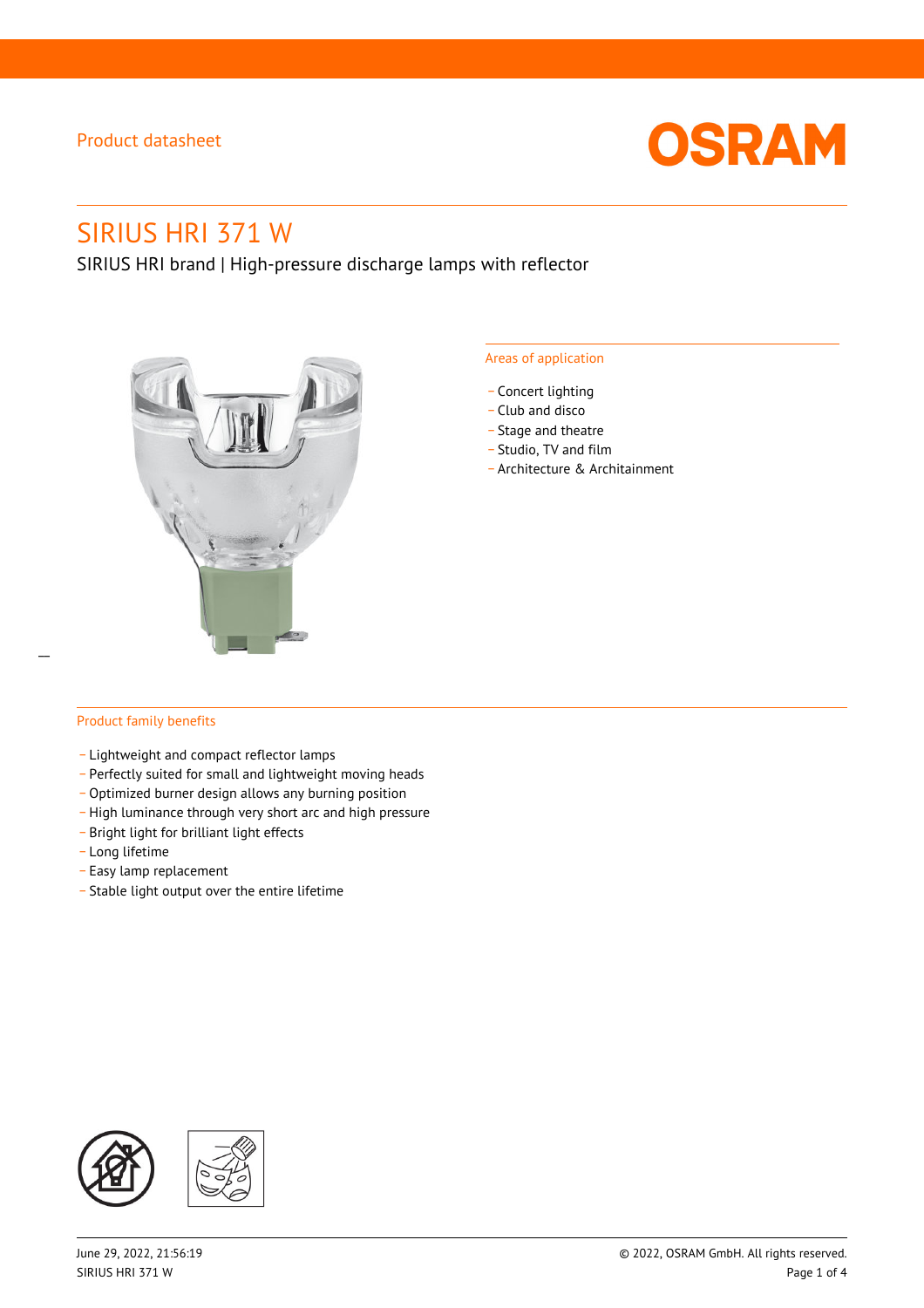#### Technical data

#### **Electrical data**

| Nominal wattage        | 371.00 W |
|------------------------|----------|
| <b>Nominal current</b> | 5 A      |
| Nominal voltage        | 70.0 V   |

#### **Photometrical data**

| <b>Nominal luminous flux</b> | 18300 lm |
|------------------------------|----------|
| Color temperature            | 7650 K   |
| Color rendering index Ra     | 85       |

### **Dimensions & weight**



| <b>Diameter</b> | 58.0 mm          |
|-----------------|------------------|
| Length          | 72.0 mm          |
| Arc length      | $1.1 \text{ mm}$ |

#### **Lifespan**

 $\overline{a}$ 

| 1 I.C<br>Lifespan | 1500h |
|-------------------|-------|
|                   |       |

#### **Capabilities**

| <b>Burning position</b> | Any |
|-------------------------|-----|
|-------------------------|-----|

#### **Environmental information**

| Information according Art. 33 of EU Regulation (EC) 1907/2006 (REACh) |                                               |  |  |
|-----------------------------------------------------------------------|-----------------------------------------------|--|--|
| Date of Declaration                                                   | 07-04-2022                                    |  |  |
| <b>Primary Article Identifier</b>                                     | 4062172057004   4062172056984   4052899558649 |  |  |
| Candidate List Substance 1                                            | No declarable substances contained            |  |  |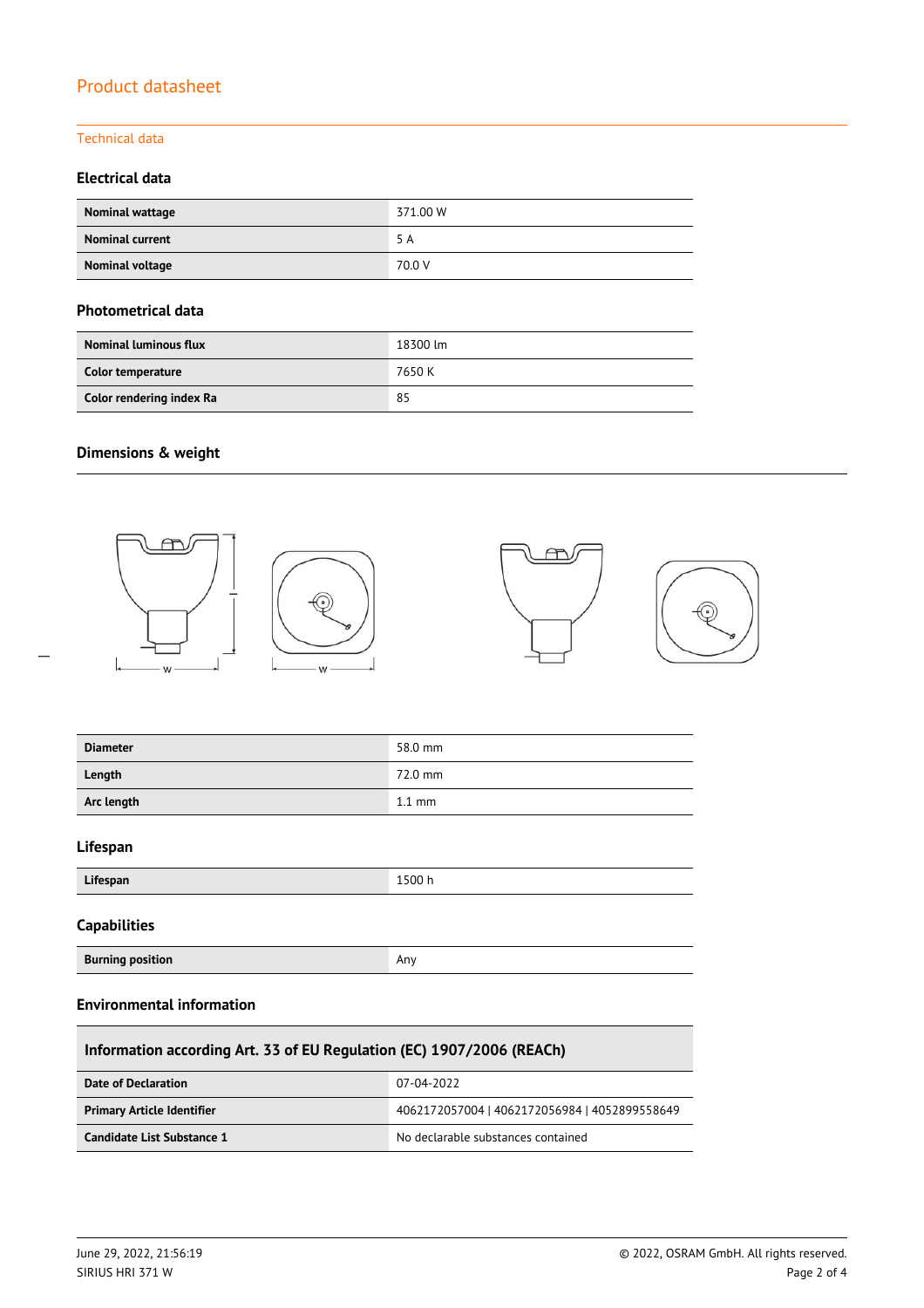**Declaration No. in SCIP database In work**